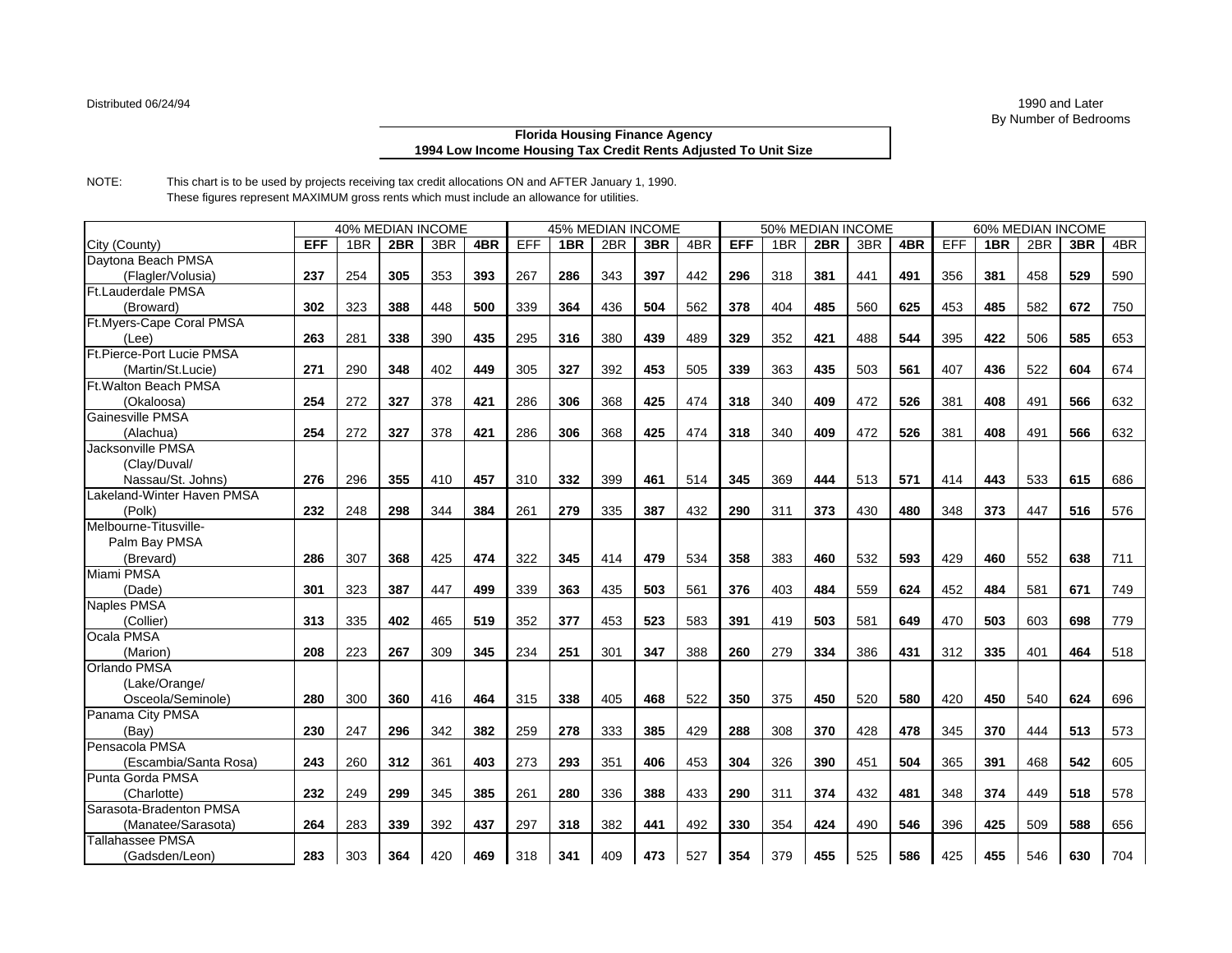## **Florida Housing Finance Agency 1994 Low Income Housing Tax Credit Rents Adjusted To Unit Size**

NOTE: This chart is to be used by projects receiving tax credit allocations ON and AFTER January 1, 1990. These figures represent MAXIMUM gross rents which must include an allowance for utilities.

|                         | <b>40% MEDIAN INCOME</b> |     |     |     |     | <b>45% MEDIAN INCOME</b> |     |     |     |     |            |     | 50% MEDIAN INCOME |     |     | 60% MEDIAN INCOME |     |     |     |     |  |
|-------------------------|--------------------------|-----|-----|-----|-----|--------------------------|-----|-----|-----|-----|------------|-----|-------------------|-----|-----|-------------------|-----|-----|-----|-----|--|
| City (County)           | <b>EFF</b>               | 1BR | 2BR | 3BR | 4BR | EFF                      | 1BR | 2BR | 3BR | 4BR | <b>EFF</b> | 1BR | 2BR               | 3BR | 4BR | EFF               | 1BR | 2BR | 3BR | 4BR |  |
| Tampa-St.Petersburg-    |                          |     |     |     |     |                          |     |     |     |     |            |     |                   |     |     |                   |     |     |     |     |  |
| <b>Clearwater PMSA</b>  |                          |     |     |     |     |                          |     |     |     |     |            |     |                   |     |     |                   |     |     |     |     |  |
| (Hernando/Hillsborough/ |                          |     |     |     |     |                          |     |     |     |     |            |     |                   |     |     |                   |     |     |     |     |  |
| Pasco/Pinellas)         | 255                      | 273 | 328 | 379 | 422 | 287                      | 307 | 369 | 426 | 475 | 319        | 341 | 410               | 473 | 528 | 383               | 410 | 492 | 568 | 633 |  |
| West Palm Beach-        |                          |     |     |     |     |                          |     |     |     |     |            |     |                   |     |     |                   |     |     |     |     |  |
| Boca Raton PMSA         |                          |     |     |     |     |                          |     |     |     |     |            |     |                   |     |     |                   |     |     |     |     |  |
| (Palm Beach)            | 312                      | 334 | 401 | 463 | 516 | 350                      | 375 | 451 | 521 | 581 | 390        | 418 | 500               | 579 | 645 | 468               | 501 | 600 | 695 | 774 |  |
| <b>Baker County</b>     |                          |     |     |     |     |                          |     |     |     |     |            |     |                   |     |     |                   |     |     |     |     |  |
|                         | 230                      | 246 | 295 | 341 | 380 | 258                      | 277 | 332 | 384 | 428 | 288        | 308 | 369               | 426 | 475 | 345               | 369 | 443 | 512 | 570 |  |
| <b>Bradford County</b>  |                          |     |     |     |     |                          |     |     |     |     |            |     |                   |     |     |                   |     |     |     |     |  |
|                         | 224                      | 240 | 288 | 333 | 371 | 252                      | 270 | 324 | 374 | 418 | 280        | 300 | 360               | 416 | 464 | 336               | 360 | 432 | 500 | 557 |  |
| <b>Calhoun County</b>   |                          |     |     |     |     |                          |     |     |     |     |            |     |                   |     |     |                   |     |     |     |     |  |
|                         | 207                      | 222 | 266 | 308 | 343 | 233                      | 250 | 300 | 346 | 386 | 259        | 278 | 333               | 385 | 429 | 311               | 333 | 399 | 462 | 515 |  |
| <b>Citrus County</b>    |                          |     |     |     |     |                          |     |     |     |     |            |     |                   |     |     |                   |     |     |     |     |  |
|                         | 207                      | 222 | 266 | 308 | 343 | 233                      | 250 | 300 | 346 | 386 | 259        | 278 | 333               | 385 | 429 | 311               | 333 | 399 | 462 | 515 |  |
| <b>Columbia County</b>  |                          |     |     |     |     |                          |     |     |     |     |            |     |                   |     |     |                   |     |     |     |     |  |
|                         | 211                      | 226 | 271 | 313 | 349 | 237                      | 254 | 305 | 352 | 393 | 264        | 283 | 339               | 391 | 436 | 317               | 339 | 407 | 470 | 524 |  |
| DeSoto County           |                          |     |     |     |     |                          |     |     |     |     |            |     |                   |     |     |                   |     |     |     |     |  |
|                         | 207                      | 222 | 266 | 308 | 343 | 233                      | 250 | 300 | 346 | 386 | 259        | 278 | 333               | 385 | 429 | 311               | 333 | 399 | 462 | 515 |  |
| <b>Dixie County</b>     |                          |     |     |     |     |                          |     |     |     |     |            |     |                   |     |     |                   |     |     |     |     |  |
|                         | 207                      | 222 | 266 | 308 | 343 | 233                      | 250 | 300 | 346 | 386 | 259        | 278 | 333               | 385 | 429 | 311               | 333 | 399 | 462 | 515 |  |
| <b>Franklin County</b>  |                          |     |     |     |     |                          |     |     |     |     |            |     |                   |     |     |                   |     |     |     |     |  |
|                         | 207                      | 222 | 266 | 308 | 343 | 233                      | 250 | 300 | 346 | 386 | 259        | 278 | 333               | 385 | 429 | 311               | 333 | 399 | 462 | 515 |  |
| <b>Gilchrist County</b> |                          |     |     |     |     |                          |     |     |     |     |            |     |                   |     |     |                   |     |     |     |     |  |
|                         | 207                      | 222 | 266 | 308 | 343 | 233                      | 250 | 300 | 346 | 386 | 259        | 278 | 333               | 385 | 429 | 311               | 333 | 399 | 462 | 515 |  |
| <b>Glades County</b>    |                          |     |     |     |     |                          |     |     |     |     |            |     |                   |     |     |                   |     |     |     |     |  |
|                         | 207                      | 222 | 266 | 308 | 343 | 233                      | 250 | 300 | 346 | 386 | 259        | 278 | 333               | 385 | 429 | 311               | 333 | 399 | 462 | 515 |  |
| <b>Gulf County</b>      |                          |     |     |     |     |                          |     |     |     |     |            |     |                   |     |     |                   |     |     |     |     |  |
|                         | 207                      | 222 | 266 | 308 | 343 | 233                      | 250 | 300 | 346 | 386 | 259        | 278 | 333               | 385 | 429 | 311               | 333 | 399 | 462 | 515 |  |
| <b>Hamilton County</b>  |                          |     |     |     |     |                          |     |     |     |     |            |     |                   |     |     |                   |     |     |     |     |  |
|                         | 207                      | 222 | 266 | 308 | 343 | 233                      | 250 | 300 | 346 | 386 | 259        | 278 | 333               | 385 | 429 | 311               | 333 | 399 | 462 | 515 |  |
| <b>Hardee County</b>    |                          |     |     |     |     |                          |     |     |     |     |            |     |                   |     |     |                   |     |     |     |     |  |
|                         | 207                      | 222 | 266 | 308 | 343 | 233                      | 250 | 300 | 346 | 386 | 259        | 278 | 333               | 385 | 429 | 311               | 333 | 399 | 462 | 515 |  |
| <b>Hendry County</b>    |                          |     |     |     |     |                          |     |     |     |     |            |     |                   |     |     |                   |     |     |     |     |  |
|                         | 209                      | 224 | 268 | 310 | 346 | 235                      | 251 | 302 | 349 | 389 | 261        | 279 | 335               | 388 | 433 | 314               | 335 | 402 | 465 | 519 |  |
| <b>Highlands County</b> |                          |     |     |     |     |                          |     |     |     |     |            |     |                   |     |     |                   |     |     |     |     |  |
|                         | 207                      | 222 | 266 | 308 | 343 | 233                      | 250 | 300 | 346 | 386 | 259        | 278 | 333               | 385 | 429 | 311               | 333 | 399 | 462 | 515 |  |
| <b>Holmes County</b>    |                          |     |     |     |     |                          |     |     |     |     |            |     |                   |     |     |                   |     |     |     |     |  |
|                         | 207                      | 222 | 266 | 308 | 343 | 233                      | 250 | 300 | 346 | 386 | 259        | 278 | 333               | 385 | 429 | 311               | 333 | 399 | 462 | 515 |  |